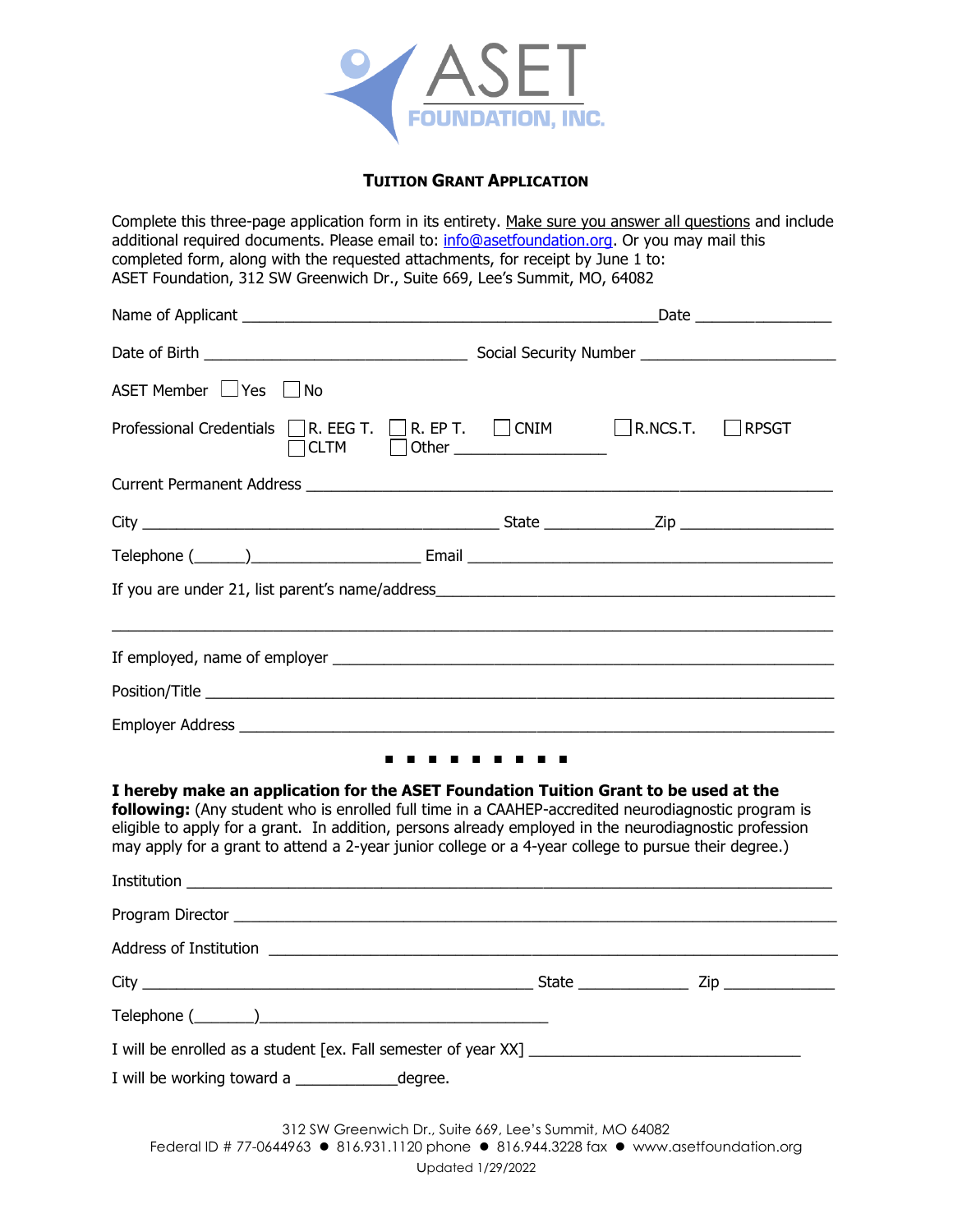In the event you are awarded a tuition grant, a check will be issued directly to your school's registrar or financial aid office to be credited toward your tuition cost. Provide below the name and complete contact information of the individual with whom you have been working regarding your tuition:

| Contact Telephone Number (include area code) ___________________________________                                                                                                          |                                |               |  |  |  |  |
|-------------------------------------------------------------------------------------------------------------------------------------------------------------------------------------------|--------------------------------|---------------|--|--|--|--|
|                                                                                                                                                                                           |                                |               |  |  |  |  |
|                                                                                                                                                                                           |                                |               |  |  |  |  |
| Please provide any other special instructions required by your institution _________________________                                                                                      |                                |               |  |  |  |  |
|                                                                                                                                                                                           |                                |               |  |  |  |  |
|                                                                                                                                                                                           |                                |               |  |  |  |  |
| I have previously received a grant from ASET or the ASET Foundation in _________[list year].                                                                                              |                                |               |  |  |  |  |
| I have never received a grant from ASET or the ASET Foundation.                                                                                                                           |                                |               |  |  |  |  |
| Estimated total tuition cost for this education (if already enrolled, enter estimated tuition cost remaining<br>to complete your degree): $\frac{2}{3}$ (total) $\frac{2}{3}$ (remaining) |                                |               |  |  |  |  |
| Other funding sources and amounts anticipated to be applied toward your tuition cost:                                                                                                     |                                |               |  |  |  |  |
| Parents<br>$\frac{1}{2}$<br>$\frac{1}{2}$<br>Spouse<br>$\frac{1}{2}$<br>Employer<br>$\frac{1}{2}$<br>Scholarships<br>Grants                                                               | Loans<br>Part/Full Time Job \$ | $\frac{1}{2}$ |  |  |  |  |
| Include with the completed application:                                                                                                                                                   |                                |               |  |  |  |  |
|                                                                                                                                                                                           |                                |               |  |  |  |  |

- 1. A typed, signed statement of your general activities and interests, career and professional goals, anticipated employment [if applicable], field of study, and any community/volunteer service.
- 2. An outline of your proposed program of study to substantiate your intent to pursue a career in the field of neurodiagnostic technology or to obtain an advanced degree in order to serve as faculty within the field.
- 3. Official copies of transcripts [certified by the registrar] of all the accredited trade school, or

Tuition Grant Application – page 2

312 SW Greenwich Dr., Suite 669, Lee's Summit, MO 64082 Federal ID # 77-0644963 ● 816.931.1120 phone ● 816.944.3228 fax ● www.asetfoundation.org updated 1/29/2022